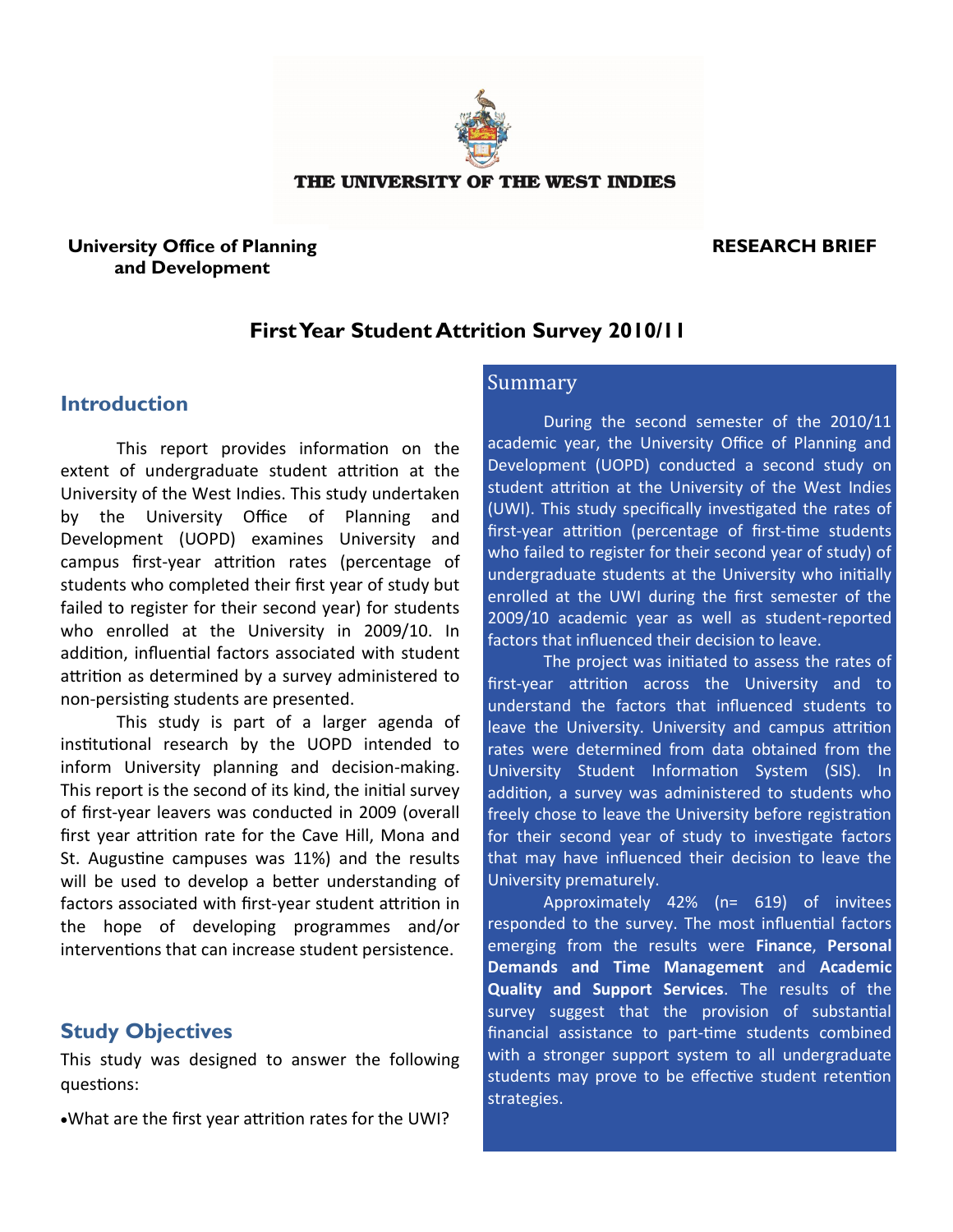What self-reported factors do students identify as influences on their decision not to return to the UWI?

In answering these questions, the UOPD will be able to provide information to the Executive Management Team (EMT) of the University on the degree of attrition at the University, information derived from this report will also assist with the creation a profile of students who are likely to leave the University during their first year of study. Consequently, if needed, retention programmes and strategies could be developed to address student attrition.

# **Methodology**

This study used both survey information and data from the University SIS. A list of all first year students who were registered for the 2009/10 academic year was extracted from the student information system. The database included the names, demographic information, contact information and end statuses for each student. Table 1 lists the definitions for end status classifications used in the study.

The survey was administered to all nonreturning students with the exception of students with end statuses classified as "Internal Transfers" or those who were required to withdraw from the University as the study's objective was to investigate influencing factors on a student's choice to leave the University. The questionnaire was administered electronically via the survey tool Zoomerang. A month after the dispatch of questionnaires, the staff of the UOPD and the campus planning offices (CPOs) administered the survey to non-respondents via telephone to achieve an acceptable response rate.

A chi-square test of independence was performed on variables to examine any relationships between the rates of attrition and the demographic variables. In addition, a factor analysis was conducted on the list of reasons that influenced a student's decision to drop out to determine any underlying patterns in responses by students.

### **Instrument**

The instrument was developed using a number of similar questionnaires employed in various higher education institutions. Respondents

| <b>End Status</b>                             | <b>Definition</b>                                                                                                                                                                 |
|-----------------------------------------------|-----------------------------------------------------------------------------------------------------------------------------------------------------------------------------------|
| <b>Active/Registered</b>                      | Registered for the 2009/2010 academic year.                                                                                                                                       |
| <b>Internal Transfer</b>                      | Student transferred to another UWI campus or to another pro-<br>gramme at the UWI                                                                                                 |
| <b>Active not Registered</b>                  | The student is supposed to continue but did not register for the<br>2009/2010 academic year but did not submit a letter requesting a<br>Leave of Absence or Voluntary Withdrawal. |
| Leave of Absence (LOA)                        | Student formally requested a leave of absence                                                                                                                                     |
| <b>Required to Withdraw (RTW)</b>             | Students were required to withdraw due to poor academic perfor-<br>mance                                                                                                          |
| Letter of Warning for Academic<br>Performance | The student received a letter of warning based on poor academic<br>performance                                                                                                    |
| <b>Voluntary Withdrawal (VW)</b>              | Student formally withdrew from the University                                                                                                                                     |
| <b>Status Missing</b>                         | Unable to determine end status of student                                                                                                                                         |

### **Table 1: End Status Definitions**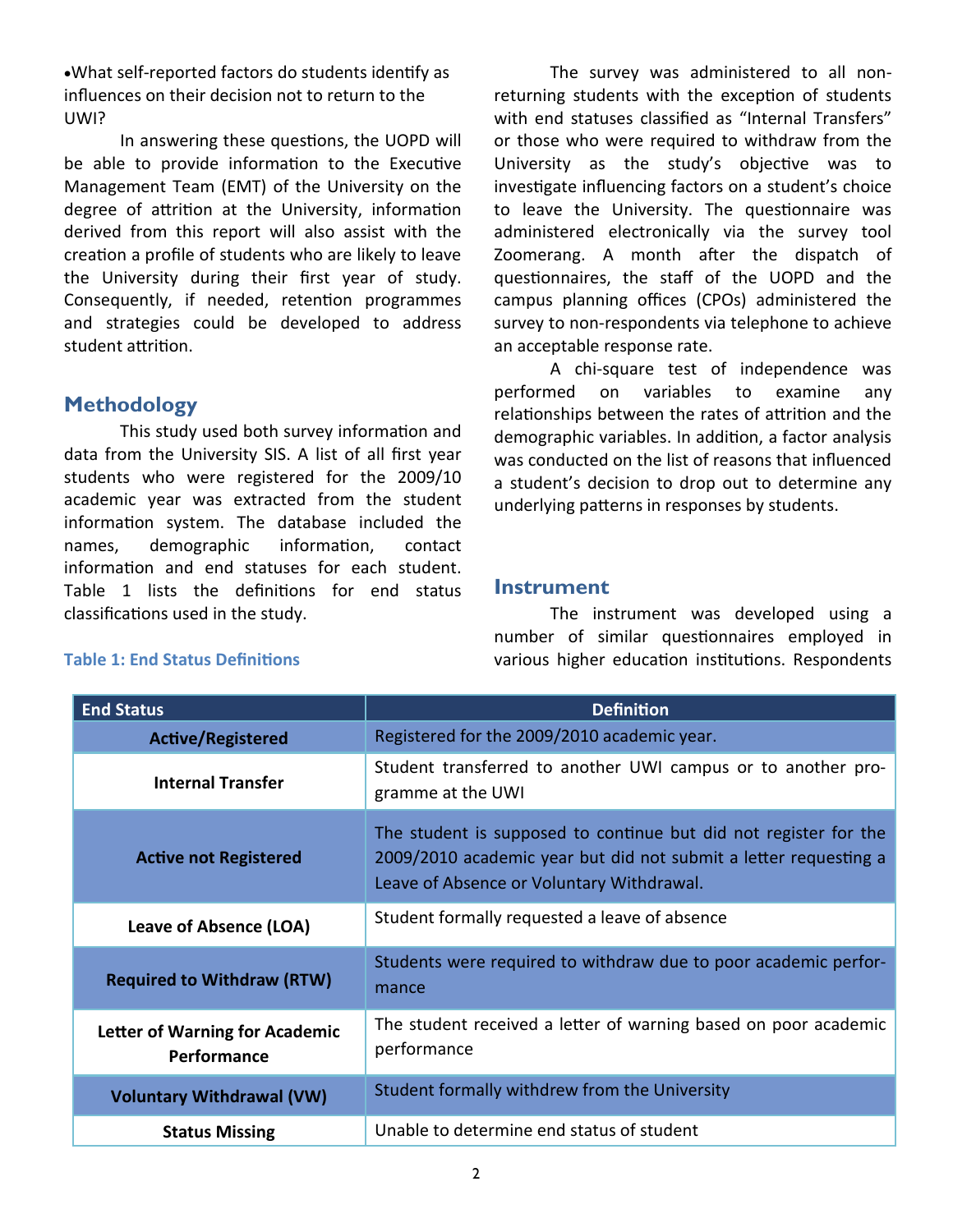provided demographic information and were requested to give ratings on questions related to factors that may have influenced their decision to drop out of the University.

Question items requested students to state whether each factor was not a reason, a minor or a major reason that influenced their decision to drop out. Closed-ended questions with a Yes/No response option as well as open-ended items were included in the questionnaire.

# **Results**

### *University and Campus attrition rates*

Figure one shows the attrition rates of the 2009/10 cohort of first-year admissions based on their subsequent status in 2010/2011, attrition rates were calculated using the formula:

$$
Attention Rate = \frac{Active not Registered + LOA + RTW + Letter of Warning + VW (2010/11)}{Total Number of First - year Admissions (2009/10)} \times 100\%
$$

Approximately 16% of first year University admissions for the 2009/2010 academic year did not return to continue their studies for the 2010/2011 academic year. Approximately 35% of this cohort did not return for their second year of study at the Open Campus (fig. 1). First-year attrition rates on the Cave Hill, Mona and St. Augustine campuses ranged from approximately 12% to 14% for the same period (fig. 1 ).



## **Figure 1: University and Campus Attrition Rates**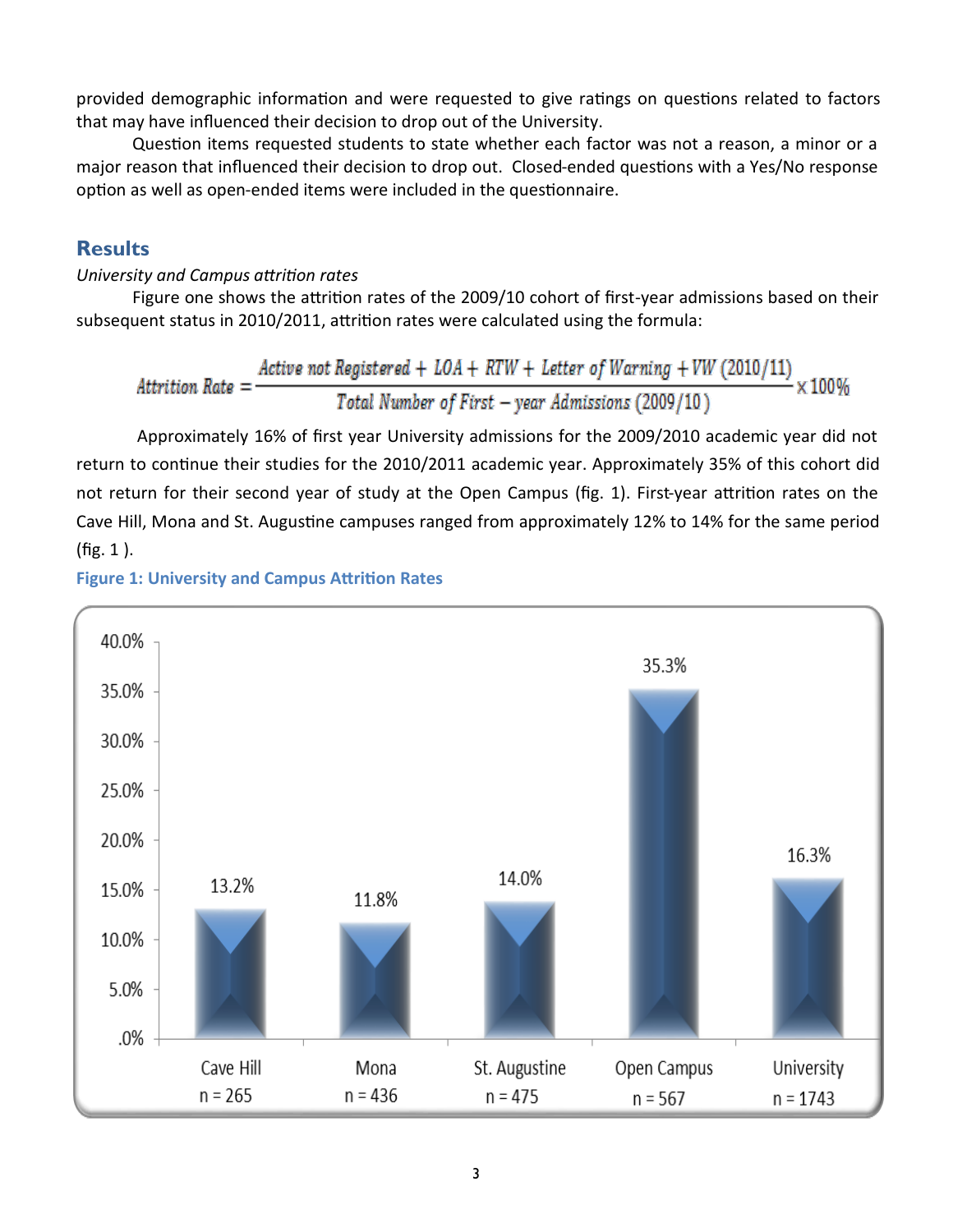#### **Figure 2: University Attrition Rate by Sex**

# **Analysis of Attrition rates by Demographics**

The attrition rate for males who did not return for their second year of study in 2010/11 was approximately 18% compared to 16% for females (fig. 2). The relationship between sex and the rate of drop out was tested using a chi-square test of independence. The relation between these variables was significant, *X 2* (1, *N* = 10684) = 8.11, p < .01. Males were more likely to drop out of the University before registering for their second year of study in comparison to females.

Approximately 28% of persons who registered to attend the University on a part-time or evening basis in 2009/10 did not return the following year (fig. 3). In contrast, 10% of persons who registered at the University on a full-time status did not return for their second year of study. Chi square tests revealed there was a significant difference between students enrolled full-time versus students who attended part-time or an evening basis,  $X^2$  (2,  $N = 10668$ ) = 612.73, p < .01. Students who attended the University in the evening or part-time were more likely to drop out prematurely compared to persons who attended the University full-time.

Attrition rates for persons in the 17-19 age group as well as those in the 20-24 age group was near 12% (fig. 4), while the attrition rates for persons who fell in the 25-29, 30-34 and 35 and above age groups ranged from 25% to 27% approximately. The differences in attrition rates among age groups was also significant, *X 2* (4, *N* = 10693) = 319.33,  $p < .01$ . Students in the 17-19 age group were more likely to continue on to their second year of study in contrast to students in the 20-24, 25-29 or 30-34 age groups.



**Figure 3: University Attrition Rate by Status**

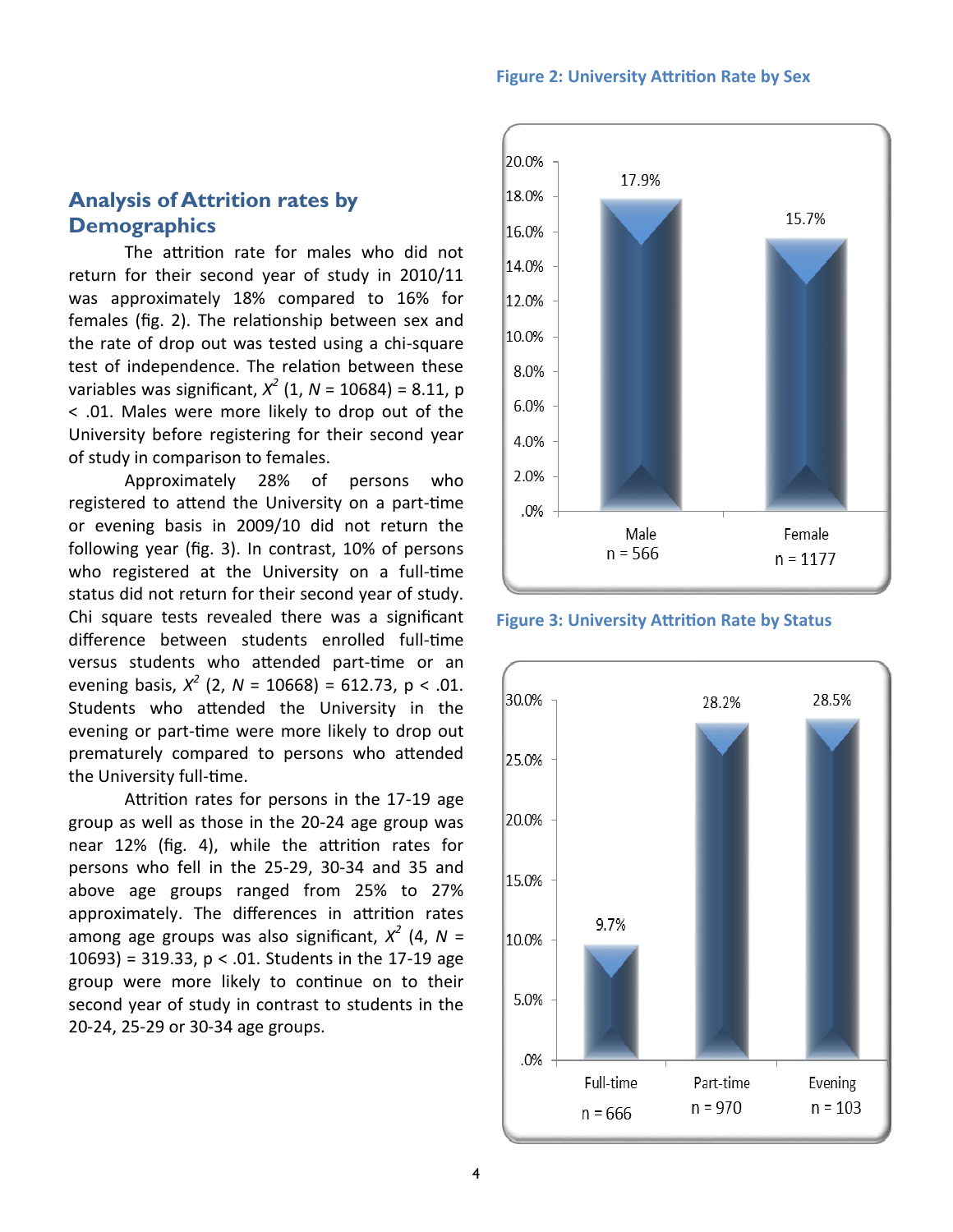



### **Survey Results**

### *Demographics*

For the purposes of this report, the survey was not administered to students who were "Required to Withdraw" or "Internal Transfers". These students did not receive the survey as this study focused on students who freely chose to leave the University. Of the 1452 students invited to participate, 619 persons responded to the survey yielding a University-wide response rate of 42%. Most respondents were registered with the Open Campus during their first year of study (39%), attended the University on a part-time basis (66%) and came from the Faculty of Social Sciences (42%). Most of the respondents were female (73%), in the 20-24 age range (36%), of African descent (56%), were single (69%). Additionally, most respondents (49%) reported that the highest level of education completed by their parents was at the secondary school level.

# **Motives influencing non-returning students**

Participants were provided with a list of twenty-three potential reasons (obtained from similar student attrition studies) that may have

influenced their decision to drop out of the University and asked to indicate whether each reason was a major, minor or not a reason that influenced their decision to leave the University.

The results show that two of the top three factors listed as major reasons were financial in nature. An inability to cover the University's tuition and fees was the number one reason chosen by respondents, 28% of respondents chose this as a major reason that influenced their decision not to return (fig. 16). The second ranked factor chosen as a major reason was "Time management and adjustment to the increased responsibility of attending the University", 24% of respondents listed this as a major reason. Unforeseen expenses were another financial influence that appeared in the top three, 23% of respondents listed unexpected expenses as a major influence on their decision to leave during their first year of study .

The bottom three reasons included factors related to courses, approximately 5% of participants listed course difficulty and unsatisfactory course content as major factors that influenced their decision to drop out of the University . In addition, 4% of participants stated a change in their marital civil status as a major reason that influenced their decision to drop out .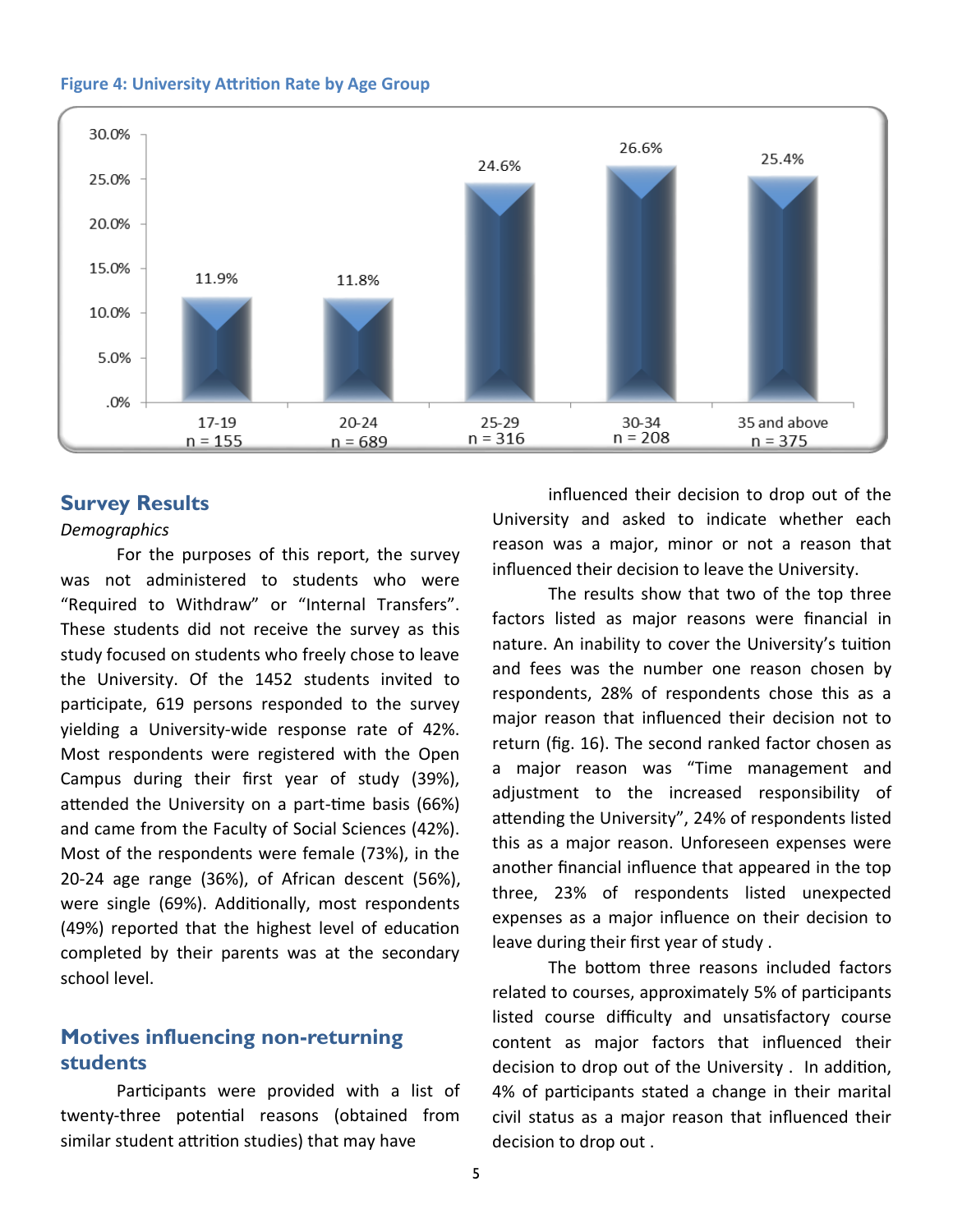### **Figure 5: Major Reasons that influenced students to drop out - UNIVERSITY % (n)**

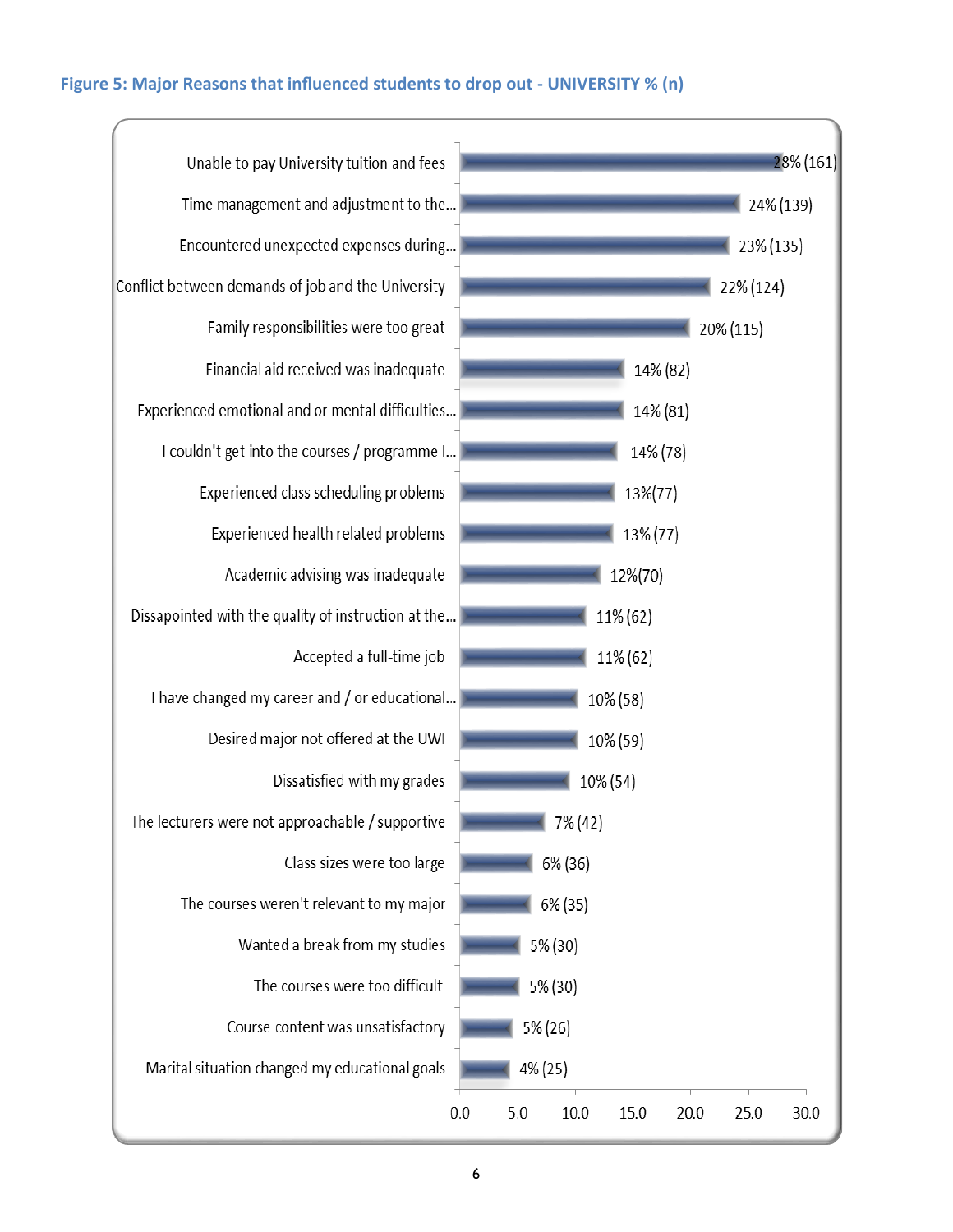#### *Factor Analysis*

A factor analysis was performed on the twenty-three potential causes of attrition to determine if there were any participant response patterns that may further identify any underlying motives that influenced a student's decision to drop out.

The results of the factor analysis further support the ranking of responses and yielded seven factors explaining a total of 60.1% of the variance for the entire set of variables. Factor 1 was labeled **Academic Quality and Support Services** due to high loadings by the following items: disappointed with the quality of instruction at the UWI, the lecturers were not approachable/supportive, academic advising was inadequate, experienced class scheduling problems, course content was unsatisfactory, and class sizes were too large. This first factor explained 20% of the variance for the entire set of variables. The second factor derived, which accounted for 11% of the variance, was labeled **Finance** due to the high loadings by the following items: encountered unexpected expenses during attendance at the UWI, financial aid received was inadequate and unable to pay University tuition and fees.

Factor 3 was labeled **Personal Demands and Time Management** and accounted for 9% of the variance. The question items that loaded highly on this factor included: family responsibilities were too great, marital situation changed my educational goals and time management and adjustment to the increased responsibility of attending the University was a challenge.

### **Discussion**

Analysis of the University's student database revealed an overall first-year attrition rate of 16.3% for students that entered the University in 2009/10 (fig. 1). However, the University's first-year attrition rate is lower than comparable higher education institutions in the United States. First-year attrition

rates across campuses were fairly similar for the three residential campuses and ranged from (12% to 14%, fig. 1), however, the first year attrition rate for the Open Campus was approximately 35%. While the attrition rate for the Open Campus was significantly higher than the residential campuses it is comparable to other distance learning institutions.

With regards to student demographics, persons who attended the University on a part-time or evening basis had considerably higher first-year attrition rates when compared to full-time students (fig. 3). These persons may have full-time jobs or family commitments and as a result may experience more of a challenge balancing the demands of work and family with the demands of the University.

The same logic applies to older students who registered for their first year of study, the first-year attrition rate for persons older than 25 was considerably higher compared to younger students (fig. 4). Older students may have more job and family responsibilities and this may pose a challenge when trying to balance the demands of family, work and a tertiary education.

Analysis of the reasons for dropping out given by non-returning students (via ranking and factor analysis) revealed three interlinked but discernible influences; **Finance**, **Personal Demands and Time Management** and **Academic Quality and Support Services**.

### **Recommendations**

Based on the analysis of student information as well as the results of the survey, several recommendations are proposed to decrease student attrition and improve the quality of data related to student end status.